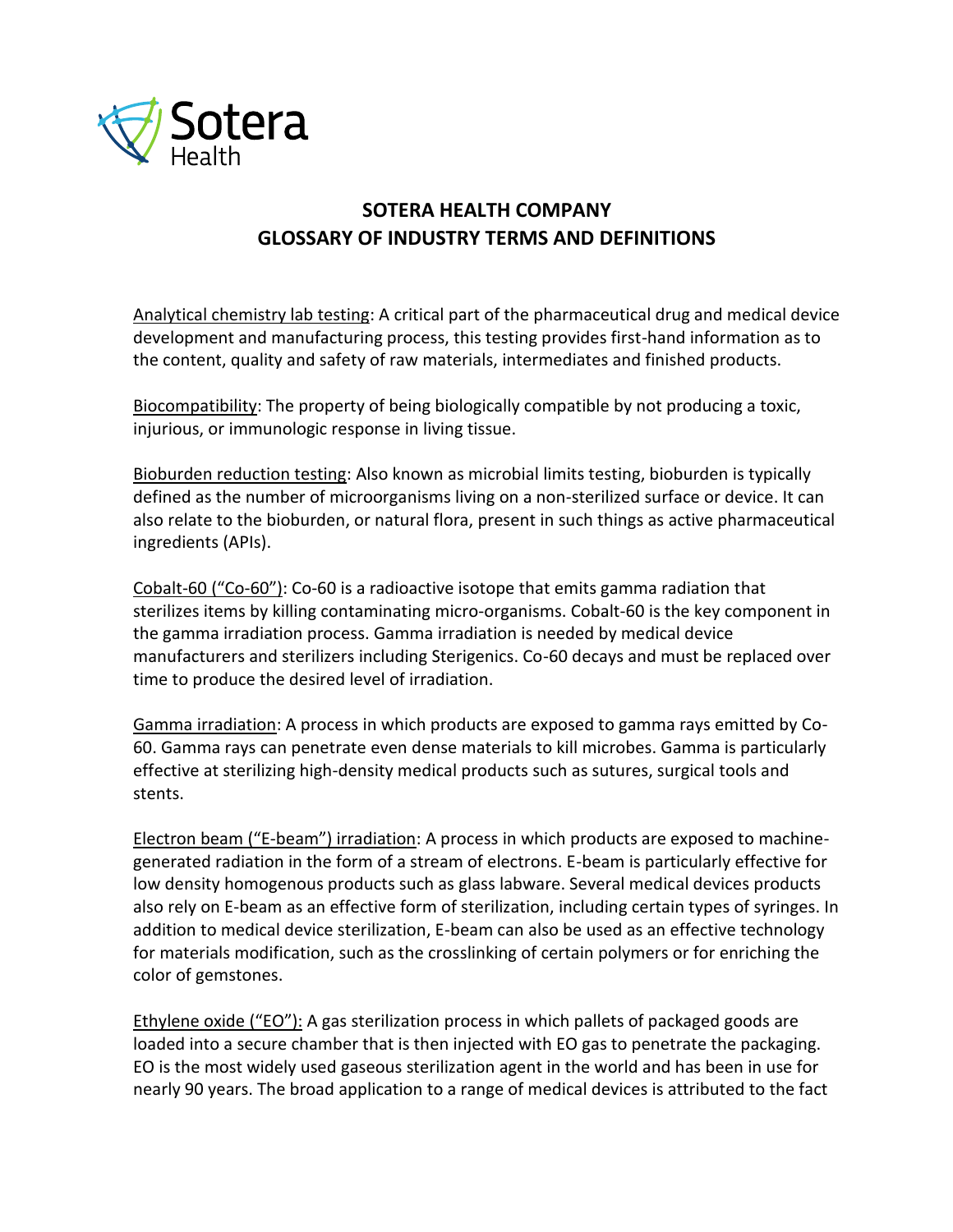

that EO is compatible with many materials that cannot tolerate or are degraded by radiation or moist heat sterilization. For this reason, it is commonly the only method available to safely and effectively sterilize procedure kits, PPE and many devices used in cardiac procedures.

Extractables: In May 1999, the FDA mandated that pharmaceutical manufacturers demonstrate the safety of materials used in production systems, container closure systems and/or drug delivery devices. As part of these studies, the risk of material degradation is studied usually using some form of solvent. Extractables are those compounds found to be present as a result of this testing, and extractables studies are typically performed to create a worst case scenario, which is helpful to the manufacture and FDA in assessing risk.

Leachables: Chemical species that make their way into the product under normal product, application or storage conditions; some leachables may also be classified as a subset of extractables.

Microbiological testing: Help to identify and measure the potential risks of microbes to a product and ensure that the quality of the products is maintained.

Nelson Labs medical device lab testing services include: microbiology, biocompatibility and toxicology assessments, material characterization, sterilization validation, sterility assurance, packaging validation and distribution simulation, reprocessing validations, facility and process validation and performance validation and verification of PPE barriers and material.

Nelson Labs pharmaceutical lab testing services include: microbiology, biocompatibility and toxicology assessments, extractables and leachables evaluations of pharmaceutical containers, sterilization validation, sterility assurance, packaging validation and distribution simulation and facility and process validation.

Stereotactic radiosurgery devices: stereotactic radiosurgery is the process of aiming radiation at growths or lesion in the body, including cancer, to reduce their size and/or destroy them. Most often doctors use stereotactic radiosurgery to treat problems around the brain, breast or spinal cord.

Terminal sterilization and irradiation: Terminal sterilization is the process of sterilizing a product in its final packaging. It is an essential, and often government-mandated, step in the manufacturing process of healthcare products before they are shipped to end-users.

**NRC: Nuclear Regulatory Commission.** 

EPA: Environmental Protection Agency.